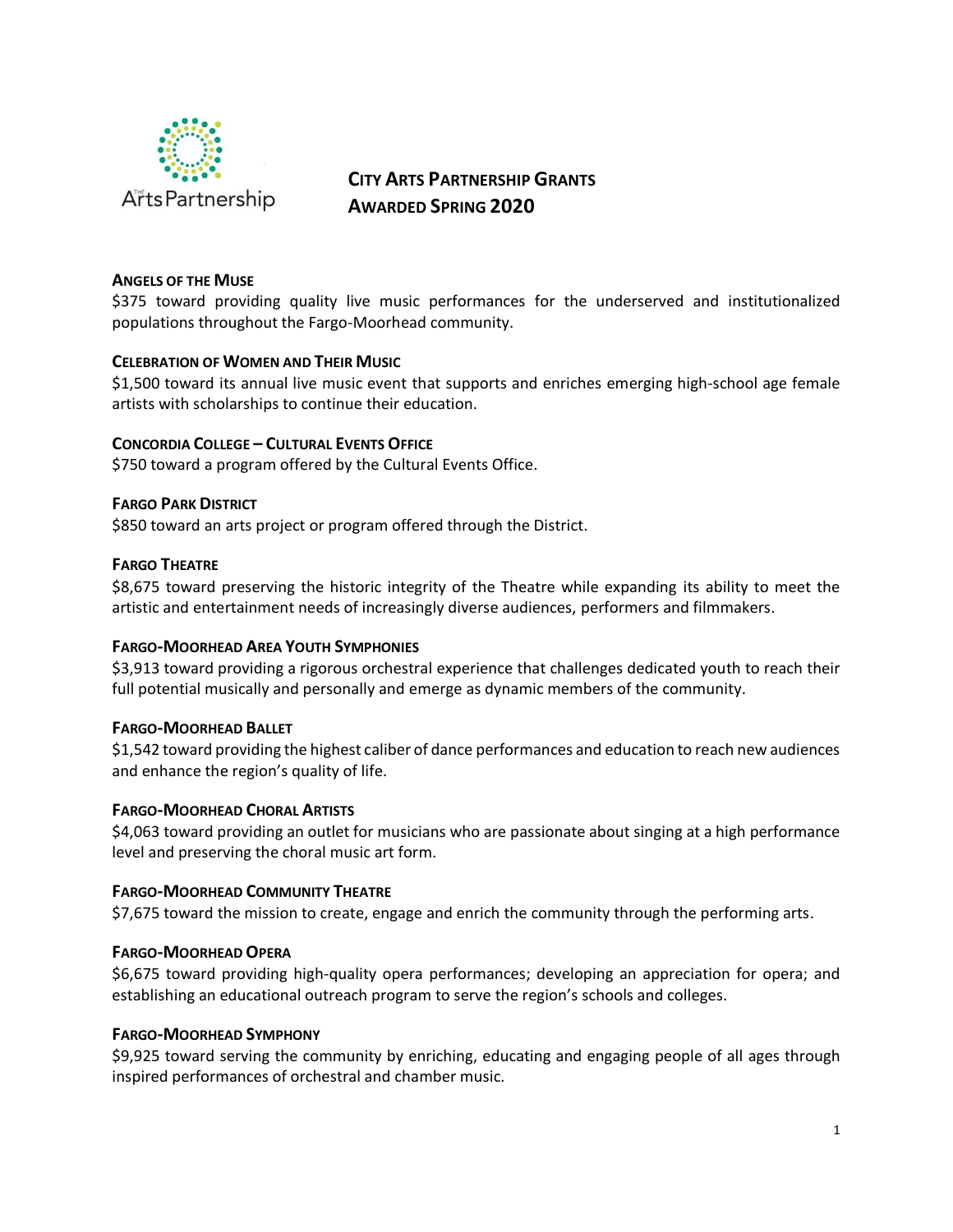# **FARGO-MOORHEAD VISUAL ARTISTS**

\$3,375 toward promoting and supporting quality visual arts in the area by educating and encouraging visual artists and their communities.

# **FARGO-MOORHEAD YOUTH CHOIR**

\$2,938 toward providing K-12 students the opportunity to rehearse and perform choral music with skill and understanding.

## **GOOSEBERRY PARK PLAYERS**

\$4,000 toward providing an exceptional, fee-free unique educational and multi-generational summer theatre experience for youth ages 11-18.

## **HISTORICAL AND CULTURAL SOCIETY OF CLAY COUNTY**

\$5,925 toward collecting, preserving, interpreting and sharing the history and culture – including the arts, a vital part of human history – of Clay County, MN.

## **KICKS BAND OF FARGO-MOORHEAD**

\$500 toward their mission to educate, perform, communicate and preserve America's original art form, Jazz.

## **LAKE AGASSIZ CONCERT BAND**

\$500 toward free, outstanding musical performances; creation of an artistic outlet for serious wind and percussion performers in the area; and performing challenging traditional and contemporary wind band music.

#### **LEARNING BANK**

\$2,500 toward its *Fine Arts Series*, which provides every child in Grades 1-6 in the three school districts with access to experiences with the visual and performing arts.

# **MASTER CHORALE OF FARGO-MOORHEAD**

\$2,063 toward providing musical opportunities for singers beyond the collegiate level, promoting choral music in the community and enhancing the listening experience for our patrons.

# **MINNESOTA STATE UNIVERSITY MOORHEAD PERFORMING ARTS SERIES**

\$500 toward the Performing Arts Series, which is dedicated to enhancing the quality of the region's cultural life, building audiences for the performing arts by reaching out to diverse constituencies, and creating high-quality educational and outreach activities for members of the community.

#### **MOORHEAD PARKS AND RECREATION**

\$500 toward the Celtic Festival, a one-day, admission-free festival celebrating the arts and culture of the seven Celtic Nations, featuring live music and performance.

#### **PLAINS ART MUSEUM**

\$7,988 toward its mission to connect art, artists, and audiences to foster creative, resilient, and welcoming communities.

#### **PRAIRIE PUBLIC BROADCASTING**

\$1,250 toward production of radio reports from 2-20 minutes, focusing on the Metro's artistic talent and the arts activities in our community.